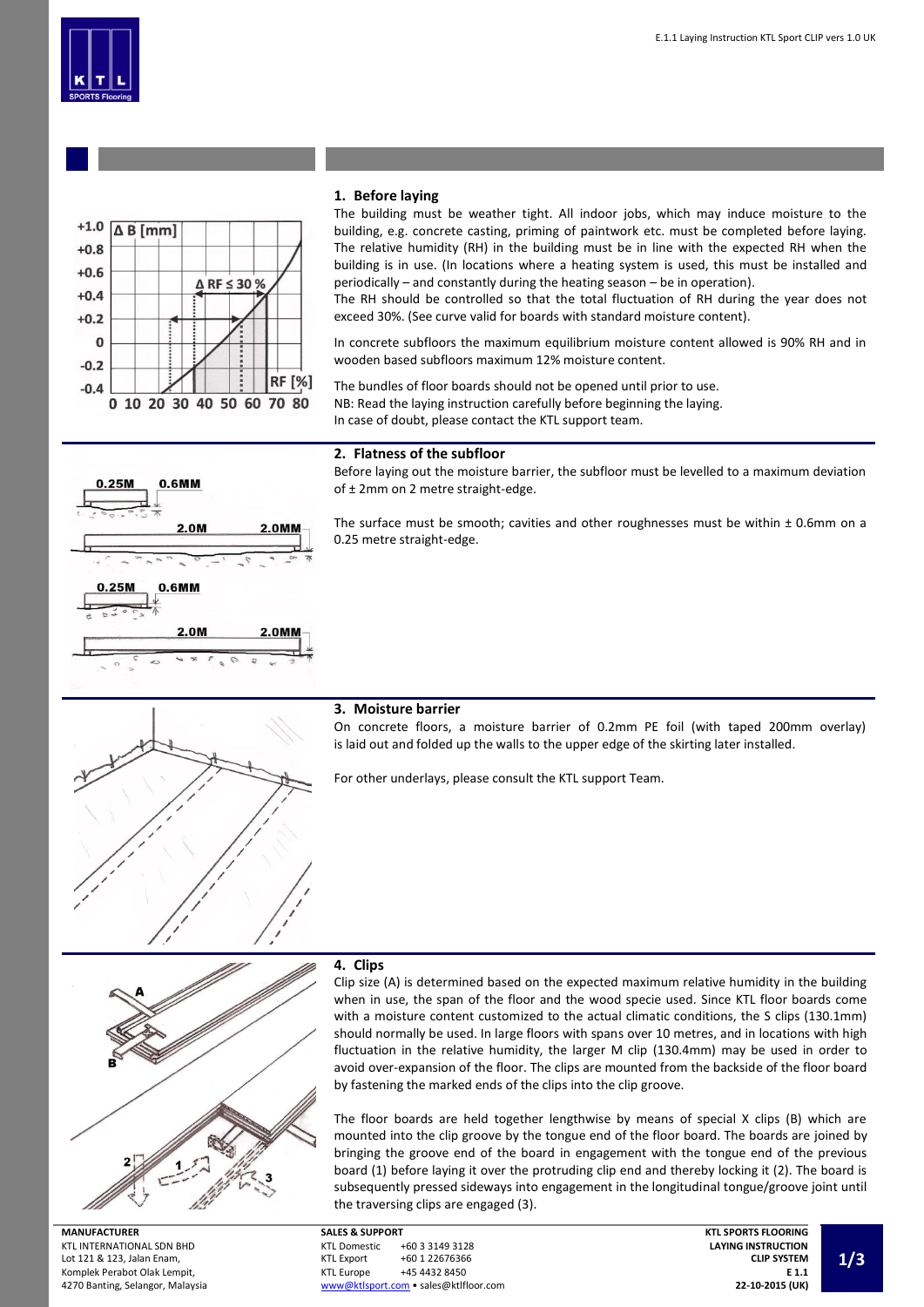## **5. Foam underlay + possible load distributing sheets**

On concrete slaps, sheets / rolls of 10mm KTL bonded foam are installed on the moisture barrier.

In larger floors (with a span over 8 metres), or where the floor is exposed to heavy impacts, e.g. from players' ball games, a load distribution sheets of 3 mm Masonite is laid over the 10mm bonded foam, followed by a layer of cardboard, 500g/m2. Both are laid without overlaps.

#### **New image: Foam + masonite/cardboard**

On existing sports floors with build-in elasticity, and where a lower deflection of the floor is required, a 5-6mm foam (closed cellular cross linked material) is laid, without any load distribution sheets on top.



#### **6. Laying of floor boards**

Floor boards are normally laid parallel with the longest side of the room. The ends of the clips point in the direction of the tongue both crosswise and lengthwise of the board, showing the laying direction (A). Mutual clip distance should be 500mm. The clips are mutually staggered between rows of boards so that they do not touch each other! Towards the gable ends of the room, the clips are placed 50-100mm from the board ends. The distance (B) to longitudinal walls must be 2mm per metre of span, min 12mm. When installing the first rows of boards, use wedges or other rigid material as packing to get straight rows of boards. Remember to remove packings after having completed the laying.

Along the gable ends of the room, the distance between wall and board ends (C) must be min. 10mm.





Boards can be laid in an irregular pattern, where board end joints between rows are staggered, at least 250mm.

The last row of boards is laid with the distance (A) to the wall (cf. point 5 B). If there is no clip connection to the last row of boards, this will have to be glued into the row before the last one in the longitudinal groove.

If necessary, use a joint puller (B) to slot the last board into place.

After laying, the floor can, if necessary, be protected by means of coverage with a felt, card board, 500g/m2, or Masonite. Avoid to apply tape onto the floor surface.



# **8. Distances to wall and other fixed installations**

The distance (A) between the floor board and the longitudinal wall is 1.5mm per meter floor width, min. 30mm and the distance (B) between the floor boards and the end wall (gable) is min 10mm.

Bushings are mounted with an internal diameter 40mm larger that the outside diameter of the net posts. Along the perimeter of the floor, the bushings are mounted eccentrically to the net posts towards the center of the floor, to cope with any possible later expansion of the floor width (C).

**SALES & SUPPORT** +60 3 3149 3128 KTL Export +60 1 22676366<br>KTL Europe +45 4432 8450 +45 4432 8450 [www@ktlsport.com](mailto:www@ktlsport.com) • sales@ktlfloor.com